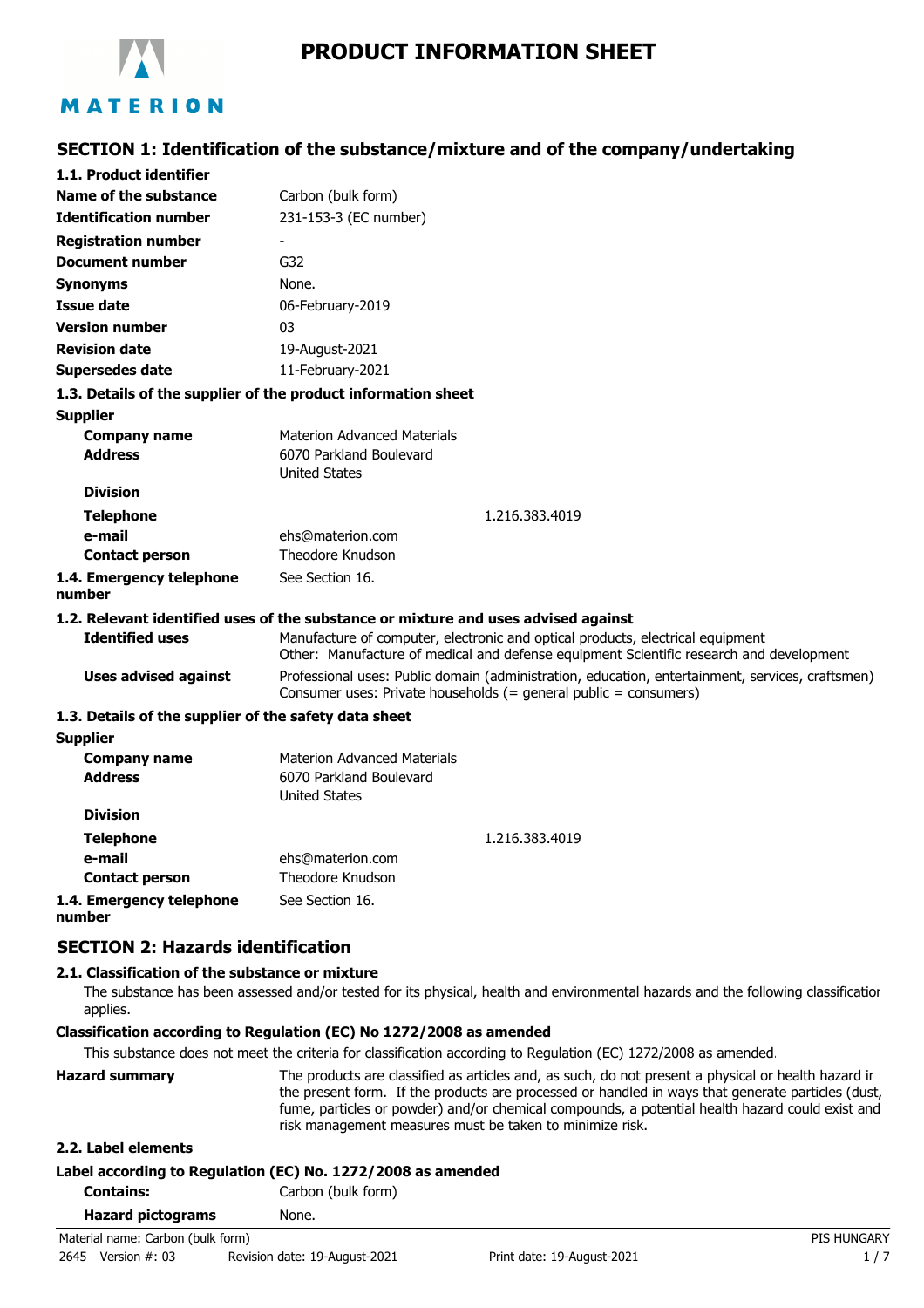| Signal word                       | None.                                                                                          |
|-----------------------------------|------------------------------------------------------------------------------------------------|
| <b>Hazard statements</b>          | The substance does not meet the criteria for classification.                                   |
| <b>Precautionary statements</b>   |                                                                                                |
| <b>Prevention</b>                 | Observe good industrial hygiene practices.                                                     |
| <b>Response</b>                   | Wash hands after handling.                                                                     |
| <b>Storage</b>                    | Store away from incompatible materials.                                                        |
| <b>Disposal</b>                   | Dispose of waste and residues in accordance with local authority requirements.                 |
| Supplemental label<br>information | For further information, please contact the Product Stewardship Department at +1.216.383.4019. |
| 2.3. Other hazards                | Not a PBT or vPvB substance or mixture.                                                        |

# **SECTION 3: Composition/information on ingredients**

### **3.1. Substances**

### **General information**

| <b>Chemical name</b> | %                        | No.                    | CAS-No. / EC REACH Registration No. Index No. |                          | <b>Notes</b> |
|----------------------|--------------------------|------------------------|-----------------------------------------------|--------------------------|--------------|
| Carbon (bulk form)   | 100                      | 7440-44-0<br>231-153-3 | -                                             | $\overline{\phantom{0}}$ |              |
|                      | <b>Classification: -</b> |                        |                                               |                          |              |

# **SECTION 4: First aid measures**

| <b>General information</b>                                                                 | Ensure that medical personnel are aware of the material(s) involved, and take precautions to<br>protect themselves. |
|--------------------------------------------------------------------------------------------|---------------------------------------------------------------------------------------------------------------------|
| 4.1. Description of first aid measures                                                     |                                                                                                                     |
| <b>Inhalation</b>                                                                          | Move to fresh air. Call a physician if symptoms develop or persist.                                                 |
| <b>Skin contact</b>                                                                        | Wash off with soap and water. Get medical attention if irritation develops and persists.                            |
| Eye contact                                                                                | Rinse with water. Get medical attention if irritation develops and persists.                                        |
| <b>Ingestion</b>                                                                           | Rinse mouth. Get medical attention if symptoms occur.                                                               |
| 4.2. Most important<br>symptoms and effects, both<br>acute and delayed                     | Under normal conditions of intended use, this material does not pose a risk to health.                              |
| 4.3. Indication of any<br>immediate medical attention<br>and special treatment<br>needed   | Treat symptomatically.                                                                                              |
| <b>SECTION 5: Firefighting measures</b>                                                    |                                                                                                                     |
| <b>General fire hazards</b>                                                                | No unusual fire or explosion hazards noted.                                                                         |
| 5.1. Extinguishing media<br>Suitable extinguishing<br>media                                | Water fog. Foam. Dry chemical powder. Carbon dioxide (CO2).                                                         |
| <b>Unsuitable extinguishing</b><br>media                                                   | Do not use water as an extinguisher.                                                                                |
| 5.2. Special hazards arising<br>from the substance or<br>mixture                           | This product is not flammable.                                                                                      |
| 5.3. Advice for firefighters<br><b>Special protective</b><br>equipment for<br>firefighters | Wear suitable protective equipment.                                                                                 |
| <b>Special firefighting</b><br>procedures                                                  | Use water spray to cool unopened containers.                                                                        |
| <b>Specific methods</b>                                                                    | Use standard firefighting procedures and consider the hazards of other involved materials.                          |
| <b>SECTION 6: Accidental release measures</b>                                              |                                                                                                                     |
|                                                                                            | 6.1. Personal precautions, protective equipment and emergency procedures                                            |
| For non-emergency<br>personnel                                                             | Keep unnecessary personnel away. For personal protection, see section 8 of the PIS.                                 |
| For emergency<br>responders                                                                | As supplied, this product poses no special release issues.                                                          |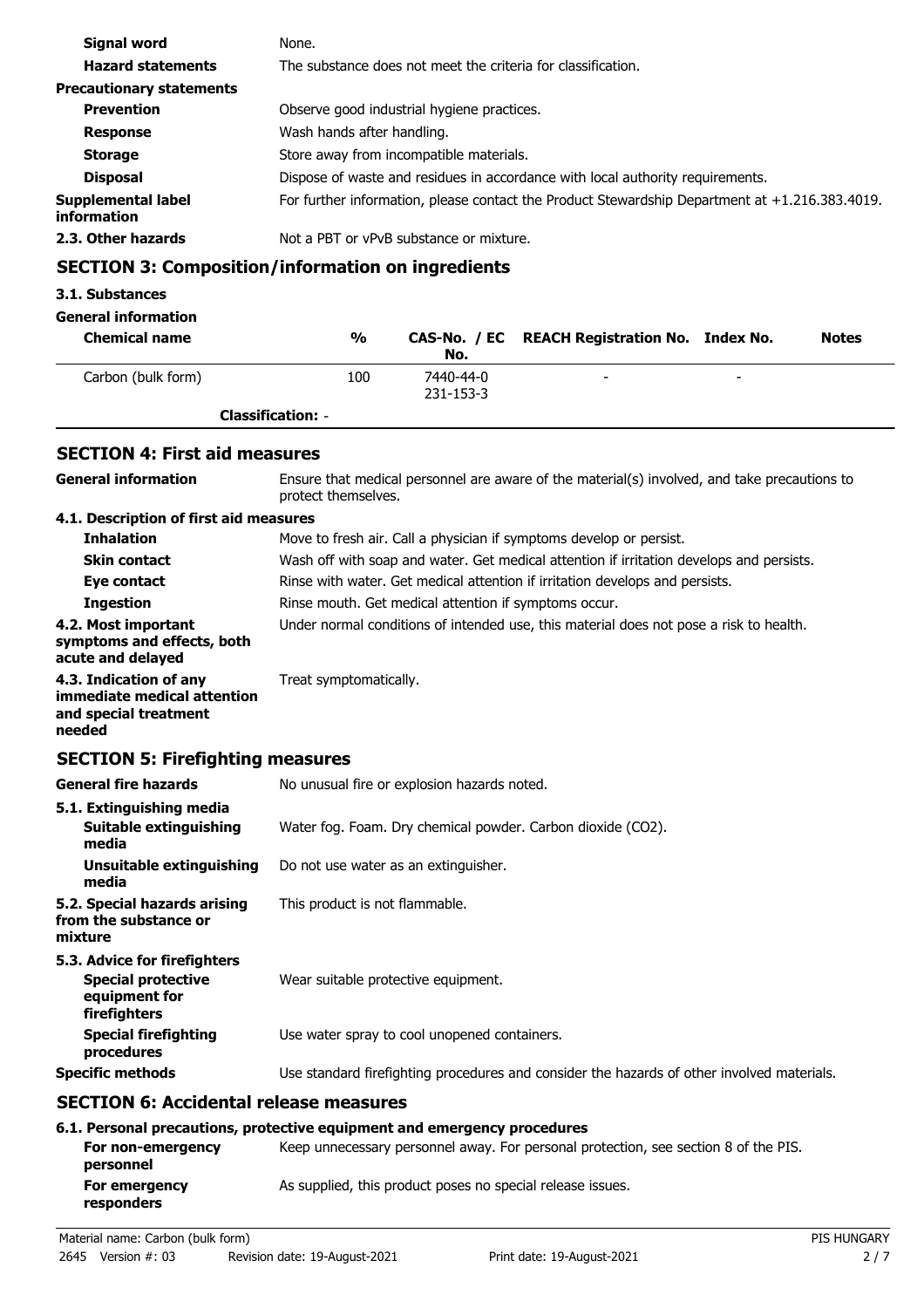| 6.2. Environmental<br>precautions                            | Not relevant, due to the form of the product.                                                     |
|--------------------------------------------------------------|---------------------------------------------------------------------------------------------------|
| 6.3. Methods and material for<br>containment and cleaning up | Stop the flow of material, if this is without risk.                                               |
| 6.4. Reference to other<br>sections                          | For personal protection, see section 8 of the PIS. For waste disposal, see section 13 of the PIS. |
| <b>SECTION 7: Handling and storage</b>                       |                                                                                                   |
|                                                              |                                                                                                   |

| 7.1. Precautions for safe<br>handling                                   | Minimise dust generation and accumulation. Observe good industrial hygiene practices. |
|-------------------------------------------------------------------------|---------------------------------------------------------------------------------------|
| 7.2. Conditions for safe<br>storage, including any<br>incompatibilities | Store in a closed container away from incompatible materials.                         |
| 7.3. Specific end use(s)                                                | Not relevant.                                                                         |

# **SECTION 8: Exposure controls/personal protection**

### **8.1. Control parameters**

#### **Occupational exposure limits**

| <b>Material</b>                                      | Hungary. OELs. Joint Decree on Chemical Safety of Workplaces<br><b>Type</b>                                                                                                                                                                                                                                                                                                                            | <b>Value</b> | <b>Form</b>           |
|------------------------------------------------------|--------------------------------------------------------------------------------------------------------------------------------------------------------------------------------------------------------------------------------------------------------------------------------------------------------------------------------------------------------------------------------------------------------|--------------|-----------------------|
| Carbon (bulk form) (CAS<br>7440-44-0)                | <b>TWA</b>                                                                                                                                                                                                                                                                                                                                                                                             | $6$ mg/m $3$ | Respirable dust.      |
|                                                      |                                                                                                                                                                                                                                                                                                                                                                                                        | 10 mg/m3     | Total inhalable dust. |
| <b>Biological limit values</b>                       | No biological exposure limits noted for the ingredient(s).                                                                                                                                                                                                                                                                                                                                             |              |                       |
| <b>Recommended monitoring</b><br>procedures          | Follow standard monitoring procedures.                                                                                                                                                                                                                                                                                                                                                                 |              |                       |
| <b>Derived no effect levels</b><br>(DNELs)           | Not available.                                                                                                                                                                                                                                                                                                                                                                                         |              |                       |
| <b>Predicted no effect</b><br>concentrations (PNECs) | Not available.                                                                                                                                                                                                                                                                                                                                                                                         |              |                       |
| 8.2. Exposure controls                               |                                                                                                                                                                                                                                                                                                                                                                                                        |              |                       |
| <b>Appropriate engineering</b><br>controls           | Good general ventilation (typically 10 air changes per hour) should be used. Ventilation rates should<br>be matched to conditions. If applicable, use process enclosures, local exhaust ventilation, or other<br>engineering controls to maintain airborne levels below recommended exposure limits. If exposure<br>limits have not been established, maintain airborne levels to an acceptable level. |              |                       |
|                                                      | Individual protection measures, such as personal protective equipment                                                                                                                                                                                                                                                                                                                                  |              |                       |
| <b>General information</b>                           | Personal protection equipment should be chosen according to the CEN standards and in discussion<br>with the supplier of the personal protective equipment.                                                                                                                                                                                                                                             |              |                       |
| Eye/face protection                                  | Wear safety glasses with side shields (or goggles).                                                                                                                                                                                                                                                                                                                                                    |              |                       |
| <b>Skin protection</b>                               |                                                                                                                                                                                                                                                                                                                                                                                                        |              |                       |
| - Hand protection                                    | Wear protective gloves.                                                                                                                                                                                                                                                                                                                                                                                |              |                       |
| - Other                                              | Wear suitable protective clothing.                                                                                                                                                                                                                                                                                                                                                                     |              |                       |
| <b>Respiratory protection</b>                        | In case of insufficient ventilation, wear suitable respiratory equipment.                                                                                                                                                                                                                                                                                                                              |              |                       |
| <b>Thermal hazards</b>                               | Wear appropriate thermal protective clothing, when necessary.                                                                                                                                                                                                                                                                                                                                          |              |                       |
| <b>Hygiene measures</b>                              | Always observe good personal hygiene measures, such as washing after handling the material and<br>before eating, drinking, and/or smoking. Routinely wash work clothing and protective equipment to<br>remove contaminants.                                                                                                                                                                            |              |                       |
| <b>Environmental exposure</b><br>controls            | Environmental manager must be informed of all major releases.                                                                                                                                                                                                                                                                                                                                          |              |                       |

# **SECTION 9: Physical and chemical properties**

### **9.1. Information on basic physical and chemical properties**

| <b>Appearance</b>      |                 |
|------------------------|-----------------|
| <b>Physical state</b>  | Solid.          |
| Form                   | Solid.          |
| Colour                 | Dark grey.      |
| Odour                  | None.           |
| <b>Odour threshold</b> | Not applicable. |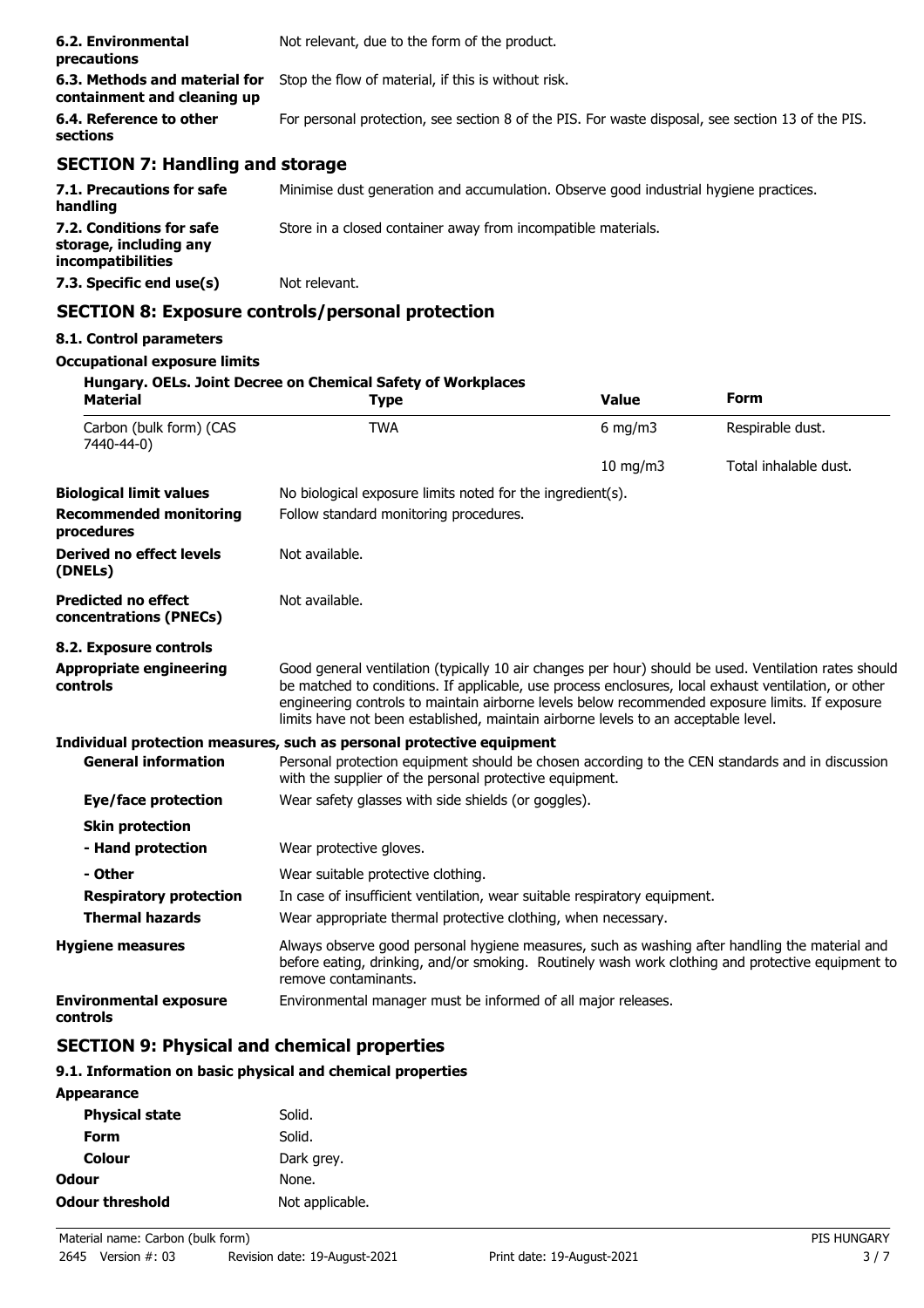| рH                                                 | Not applicable.             |
|----------------------------------------------------|-----------------------------|
| <b>Melting point/freezing point</b>                | 3500 °C (6332 °F) estimated |
| <b>Initial boiling point and</b><br>boiling range  | Not applicable.             |
| <b>Flash point</b>                                 | Not applicable.             |
| <b>Evaporation rate</b>                            | Not applicable.             |
| <b>Flammability (solid, gas)</b>                   | None known.                 |
| Upper/lower flammability or explosive limits       |                             |
| <b>Flammability limit - lower</b><br>(%)           | Not applicable.             |
| <b>Flammability limit -</b><br>upper $(% )$        | Not applicable.             |
| <b>Explosive limit - lower (</b><br>%)             | Not applicable.             |
| <b>Explosive limit - lower (</b><br>%) temperature | Not applicable.             |
| <b>Explosive limit - upper</b><br>(%)              | Not applicable.             |
|                                                    |                             |
| <b>Explosive limit - upper (</b><br>%) temperature | Not applicable.             |
| Vapour pressure                                    | Not applicable.             |
| <b>Vapour density</b>                              | Not applicable.             |
| <b>Relative density</b>                            | Not applicable.             |
| Solubility(ies)                                    |                             |
| <b>Solubility (water)</b>                          | Insoluble                   |
| <b>Partition coefficient</b><br>(n-octanol/water)  | Not applicable.             |
| <b>Auto-ignition temperature</b>                   | Not applicable.             |
| <b>Decomposition temperature</b>                   | Not applicable.             |
| Viscosity                                          | Not applicable.             |
| <b>Explosive properties</b>                        | Not explosive.              |
| <b>Oxidising properties</b>                        | Not oxidising.              |
| 9.2. Other information                             |                             |
| <b>Explosive limit</b>                             | Not applicable.             |
| Molecular formula                                  | C                           |

# **SECTION 10: Stability and reactivity**

| 10.1. Reactivity                            | The product is stable and non-reactive under normal conditions of use, storage and transport. |
|---------------------------------------------|-----------------------------------------------------------------------------------------------|
| 10.2. Chemical stability                    | Material is stable under normal conditions.                                                   |
| 10.3. Possibility of hazardous<br>reactions | No dangerous reaction known under conditions of normal use.                                   |
| 10.4. Conditions to avoid                   | Contact with incompatible materials.                                                          |
| 10.5. Incompatible materials                | Chlorine.                                                                                     |
| 10.6. Hazardous<br>decomposition products   | No hazardous decomposition products are known.                                                |

# **SECTION 11: Toxicological information**

| General information                             | Occupational exposure to the substance or mixture may cause adverse effects.                                           |
|-------------------------------------------------|------------------------------------------------------------------------------------------------------------------------|
| <b>Information on likely routes of exposure</b> |                                                                                                                        |
| <b>Inhalation</b>                               | No adverse effects due to inhalation are expected.                                                                     |
| <b>Skin contact</b>                             | No adverse effects due to skin contact are expected.                                                                   |
| Eye contact                                     | Not likely, due to the form of the product.                                                                            |
| <b>Ingestion</b>                                | May cause discomfort if swallowed. However, ingestion is not likely to be a primary route of<br>occupational exposure. |
| Symptoms                                        | None known.                                                                                                            |
| Material name: Carbon (bulk form)               | <b>PIS HUNGARY</b>                                                                                                     |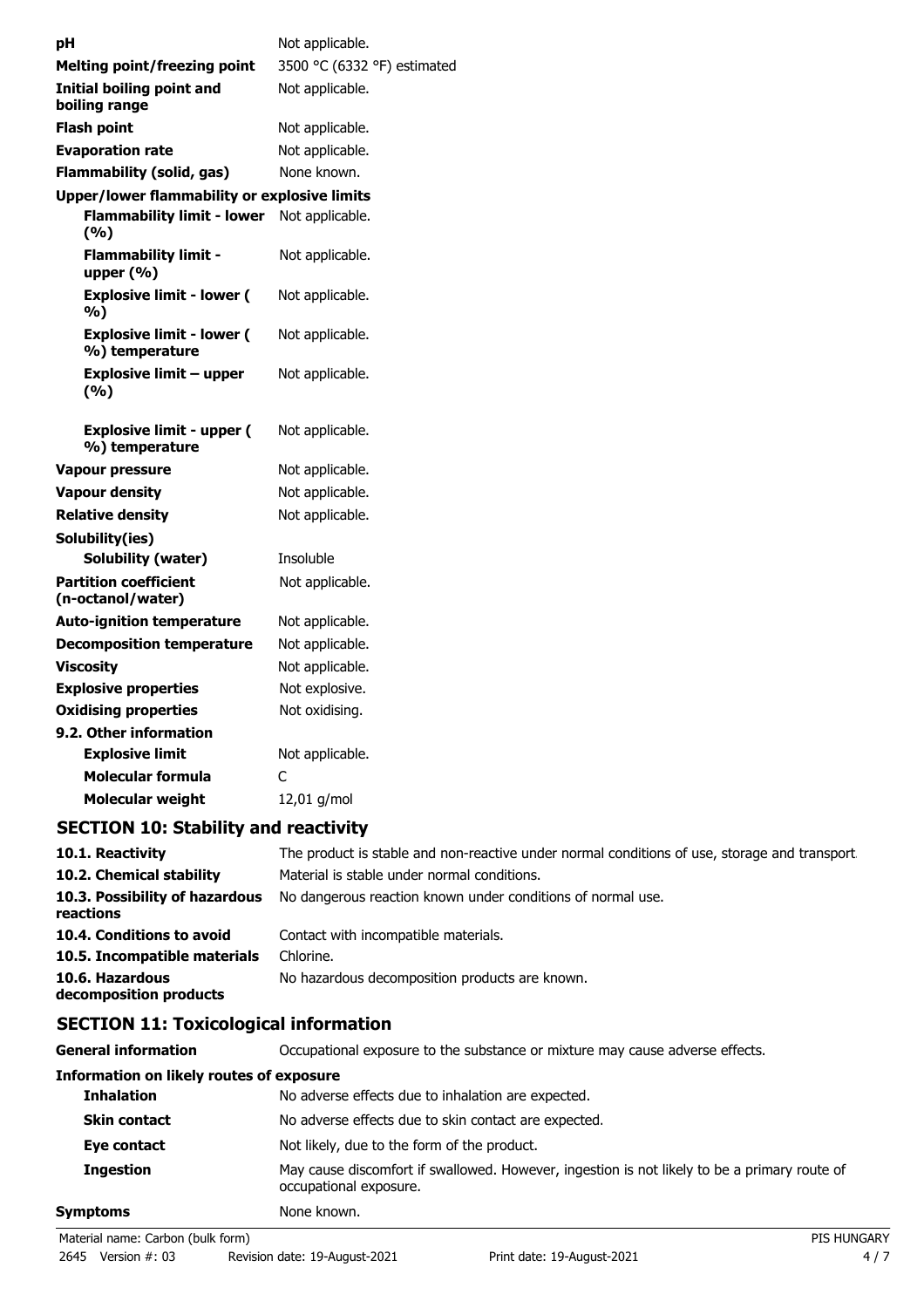#### **11.1. Information on toxicological effects**

| <b>Acute toxicity</b>                                        | Not known.                                                                                                               |
|--------------------------------------------------------------|--------------------------------------------------------------------------------------------------------------------------|
| <b>Skin corrosion/irritation</b>                             | Not likely, due to the form of the product.                                                                              |
| Serious eye damage/eye<br>irritation                         | Not likely, due to the form of the product.                                                                              |
| <b>Respiratory sensitisation</b>                             | Not a respiratory sensitizer.                                                                                            |
| <b>Skin sensitisation</b>                                    | Not a skin sensitiser.                                                                                                   |
| <b>Germ cell mutagenicity</b>                                | Based on available data, the classification criteria are not met.                                                        |
| Carcinogenicity                                              | This product is not considered to be a carcinogen by IARC, ACGIH, NTP, or OSHA.                                          |
| at work (as amended)<br>Not listed.                          | Hungary. 26/2000 EüM Ordinance on protection against and preventing risk relating to exposure to carcinogens             |
| <b>Reproductive toxicity</b>                                 | Not classified.                                                                                                          |
| <b>Specific target organ toxicity</b><br>- single exposure   | Not classified.                                                                                                          |
| <b>Specific target organ toxicity</b><br>- repeated exposure | Not classified.                                                                                                          |
| <b>Aspiration hazard</b>                                     | Not an aspiration hazard.                                                                                                |
| Mixture versus substance<br>information                      | No information available.                                                                                                |
| <b>Other information</b>                                     | This product has no known adverse effect on human health.                                                                |
| <b>SECTION 12: Ecological information</b>                    |                                                                                                                          |
| 12.1. Toxicity                                               | Due to partial or complete lack of data the classification for hazardous to the aquatic environment,<br>is not possible. |

|                                                           | is not possible.                                                                                                                                                                           |
|-----------------------------------------------------------|--------------------------------------------------------------------------------------------------------------------------------------------------------------------------------------------|
| 12.2. Persistence and<br>degradability                    |                                                                                                                                                                                            |
| 12.3. Bioaccumulative<br>potential                        | No data available.                                                                                                                                                                         |
| <b>Partition coefficient</b><br>n-octanol/water (log Kow) | Not available.                                                                                                                                                                             |
| <b>Bioconcentration factor (BCF)</b>                      | Not available.                                                                                                                                                                             |
| 12.4. Mobility in soil                                    | No data available.                                                                                                                                                                         |
| 12.5. Results of PBT and<br><b>vPvB</b> assessment        | Not a PBT or vPvB substance or mixture.                                                                                                                                                    |
| 12.6. Other adverse effects                               | No other adverse environmental effects (e.g. ozone depletion, photochemical ozone creation<br>potential, endocrine disruption, global warming potential) are expected from this component. |

# **SECTION 13: Disposal considerations**

## **13.1. Waste treatment methods**

| <b>Residual waste</b>                  | Dispose of in accordance with local regulations. Empty containers or liners may retain some product<br>residues. This material and its container must be disposed of in a safe manner (see: Disposal<br>instructions). |
|----------------------------------------|------------------------------------------------------------------------------------------------------------------------------------------------------------------------------------------------------------------------|
| <b>Contaminated packaging</b>          | Since emptied containers may retain product residue, follow label warnings even after container is<br>emptied. Empty containers should be taken to an approved waste handling site for recycling or<br>disposal.       |
| <b>EU waste code</b>                   | The Waste code should be assigned in discussion between the user, the producer and the waste<br>disposal company.                                                                                                      |
| <b>Disposal</b><br>methods/information | Collect and reclaim or dispose in sealed containers at licensed waste disposal site.                                                                                                                                   |
| <b>Special precautions</b>             | Dispose in accordance with all applicable regulations.                                                                                                                                                                 |

# **SECTION 14: Transport information**

# **ADR**

14.1. - 14.6.: Not regulated as dangerous goods.

### **RID**

14.1. - 14.6.: Not regulated as dangerous goods.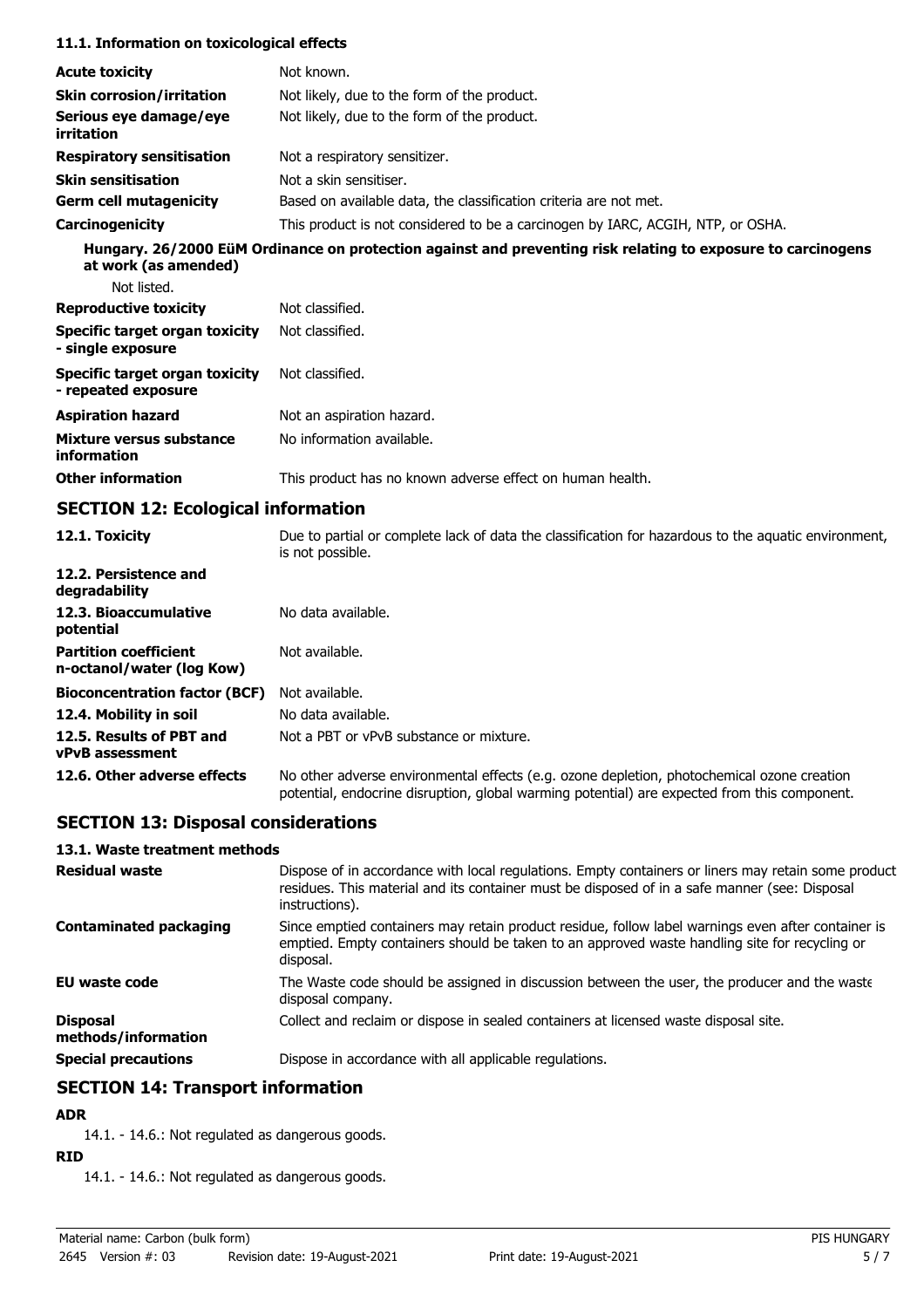### **ADN**

14.1. - 14.6.: Not regulated as dangerous goods.

**IATA**

14.1. - 14.6.: Not regulated as dangerous goods.

### **IMDG**

14.1. - 14.6.: Not regulated as dangerous goods.

# **SECTION 15: Regulatory information**

### **15.1. Safety, health and environmental regulations/legislation specific for the substance or mixture**

### **EU regulations**

**Regulation (EC) No. 1005/2009 on substances that deplete the ozone layer, Annex I and II, as amended** Not listed.

**Regulation (EU) 2019/1021 On persistent organic pollutants (recast), as amended**

Not listed.

**Regulation (EU) No. 649/2012 concerning the export and import of dangerous chemicals, Annex I, Part 1 as amended**

Not listed.

**Regulation (EU) No. 649/2012 concerning the export and import of dangerous chemicals, Annex I, Part 2 as amended**

Not listed.

**Regulation (EU) No. 649/2012 concerning the export and import of dangerous chemicals, Annex I, Part 3 as amended**

Not listed.

**Regulation (EU) No. 649/2012 concerning the export and import of dangerous chemicals, Annex V as amended** Not listed.

**Regulation (EC) No. 166/2006 Annex II Pollutant Release and Transfer Registry, as amended** Carbon (bulk form) (CAS 7440-44-0)

**Regulation (EC) No. 1907/2006, REACH Article 59(10) Candidate List as currently published by ECHA** Not listed.

### **Authorisations**

**Regulation (EC) No. 1907/2006, REACH Annex XIV Substances subject to authorization, as amended** Not listed.

### **Restrictions on use**

**Regulation (EC) No. 1907/2006, REACH Annex XVII Substances subject to restriction on marketing and use as amended**

Not listed.

**Directive 2004/37/EC: on the protection of workers from the risks related to exposure to carcinogens and mutagens at work, as amended.**

Not listed.

### **Other EU regulations**

**Directive 2012/18/EU on major accident hazards involving dangerous substances, as amended**

Not listed.

**National regulations** Not available. **15.2. Chemical safety** Not available. **assessment**

# **SECTION 16: Other information**

| List of abbreviations                                                              | Not available.                                                                                                          |
|------------------------------------------------------------------------------------|-------------------------------------------------------------------------------------------------------------------------|
| <b>References</b>                                                                  | Not available.                                                                                                          |
| Information on evaluation<br>method leading to the<br>classification of mixture    | Not applicable.                                                                                                         |
| Full text of any H-statements<br>not written out in full under<br>Sections 2 to 15 | None.                                                                                                                   |
| <b>Revision information</b>                                                        | Product and Company Identification: Product and Company Identification<br>Toxicological Information: Toxicological Data |
| <b>Training information</b>                                                        | Follow training instructions when handling this material.                                                               |